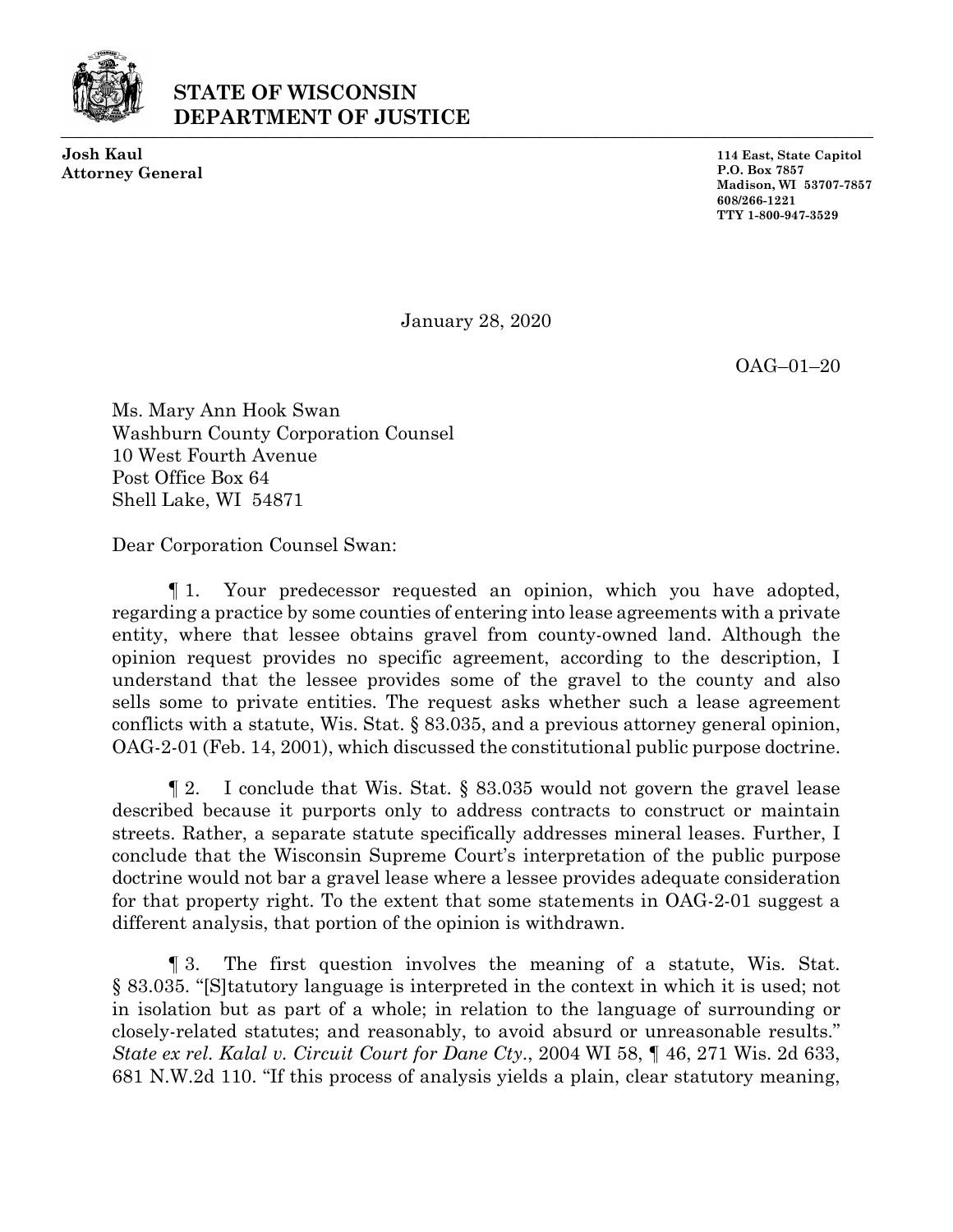then there is no ambiguity, and the statute is applied according to this ascertainment of its meaning." *Id.* (citation omitted).

¶ 4. The opinion request asks whether Wis. Stat. § 83.035, located in the "COUNTY HIGHWAYS" code chapter, bars leases of county land where a private lessee obtains and sells gravel. More specifically, I understand the request as referring to the following type of agreement: (1) a lease where a private business is granted the right to obtain gravel from county land, some of which the lessee provides to the county for the county's use and (2) the lessee also sells some of the gravel to private entities.[1](#page-1-0)

¶ 5. Wisconsin Stat. § 83.035 does not bar such agreements because it does not address the issue. Instead, the statute simply empowers a county board to enter into contracts with certain public entities "to construct and maintain streets and highways":

Any county board may provide by ordinance that the county may, through its highway committee or other designated county official or officials, enter into contracts with cities, villages and towns within the county borders to enable the county to construct and maintain streets and highways in such municipalities.

Wis. Stat. § 83.035. Consistent with that language, the court of appeals has explained that Wis. Stat. § 83.035 "allows the county to contract with towns for repair of roads lying within the town." *Fond du Lac County v. Town of Rosendale*, 149 Wis. 2d 326, 334, 440 N.W.2d 818 (Ct. App. 1989). On its face, that statute has no application to simply leasing gravel rights.

¶ 6. The opinion request also may have in mind another highway-related statute, Wis. Stat. § 83.018. That statute addresses a different aspect of road construction, namely, the selling of road supplies by a county highway committee to municipalities. It states:

The county highway committee is authorized to sell road building and maintenance supplies on open account to any city, village, town or

<span id="page-1-0"></span> $1$ <sup>1</sup> To the extent the request means to reference a situation where a county itself engages in a gravel-selling business, as opposed to simply leasing a property right, that kind of scenario is not analyzed here. Rather, the discussion here is premised on the assumptions stated in the text.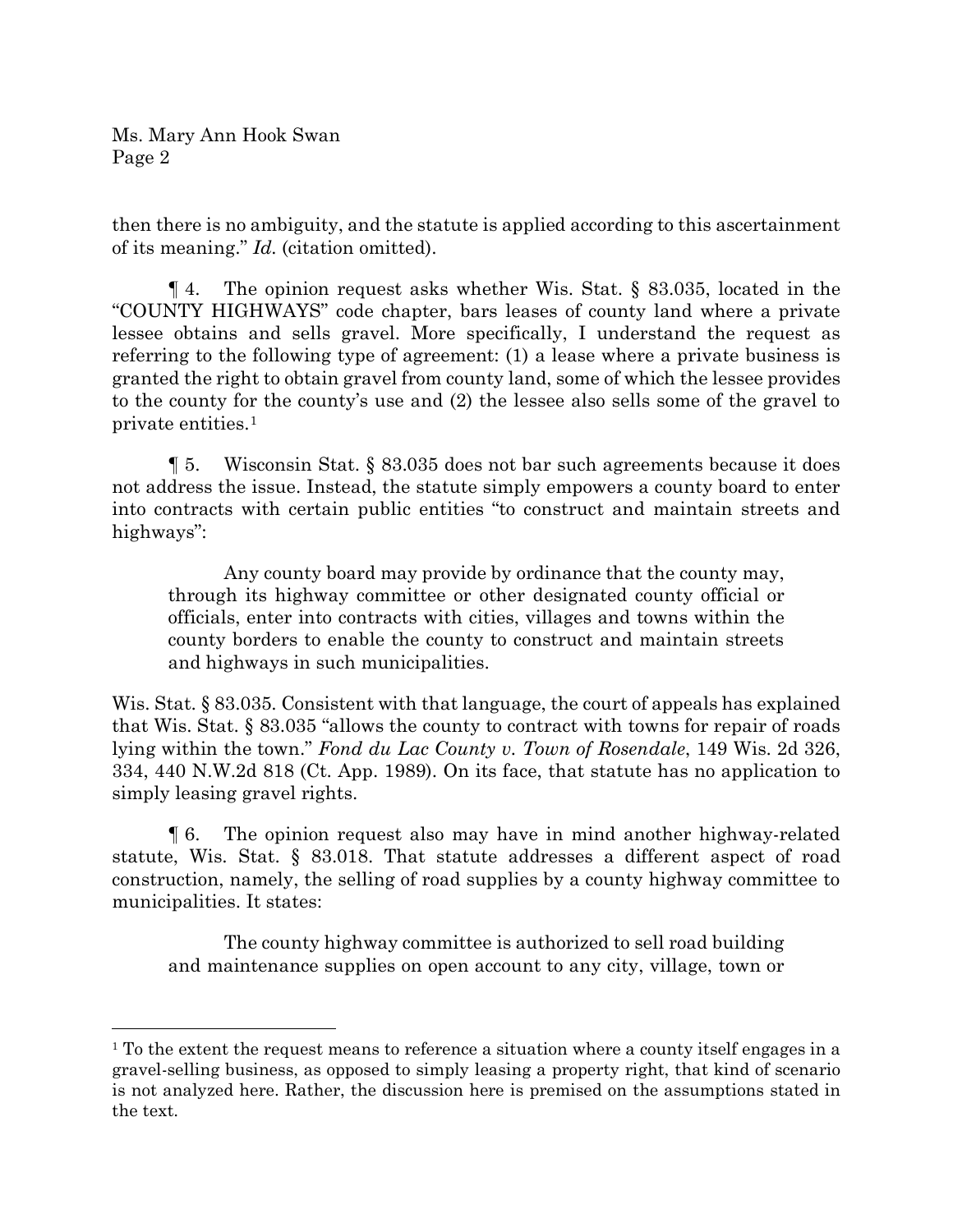> school district within the county; and any such city, village, town or school district is authorized to purchase such supplies.

Wis. Stat. § 83.018. Like Wis. Stat. § 83.035, however, section 83.018 also does not address the ability to lease gravel rights on county land. On its face, it is about selling "supplies," not leasing property rights.

¶ 7. Rather, other statutes address leases, including mineral leases. A section titled "County administration" specifically contemplates leasing property rights like gas or "mineral rights." Wis. Stat. § 59.52(6)(c). Under that provision, a county board may:

Direct the clerk to lease, sell or convey or contract to sell or convey any county property, not donated and required to be held for a special purpose, on terms that the board approves. . . . Oil, gas and mineral rights may be reserved and leased or transferred separately.

Wis. Stat. § 59.52(6)(c).

¶ 8. The term "mineral" is undefined, but this office has previously opined that gravel typically "would be included within the meaning of the word 'minerals.'" 67 Op. Att'y Gen. 236, 236 (1978). The U.S. Supreme Court similarly has held that the general term "minerals" in the federal Stock-Raising Homestead Act includes gravel, observing that, "[i]n the broad sense of the word, there is no doubt that gravel is a mineral." *Watt v. W. Nuclear, Inc.*, 462 U.S. 36, 43 (1983).[2](#page-2-0) Thus, it would appear that the leasing of mineral rights referenced in Wis. Stat.  $\S 59.52(6)(c)$  encompasses gravel rights.

¶ 9. The Legislature has provided for broad construction of these kinds of administrative powers. In the immediately preceding subsection, the Legislature instructed that the administrative powers enumerated in subchapter V (which includes section 59.52) are "in addition to all other grants" of power and are to be "broadly and liberally construed and limited only by express language." Wis. Stat.  $§ 59.51(1).$ 

<span id="page-2-0"></span><sup>&</sup>lt;sup>2</sup> In contrast, the term "valuable mineral" in the federal Pittman Act did not include gravel because it was not considered "valuable" in the applicable historical context, namely, Nevada circa 1919. *See BedRoc Ltd., LLC v. United States*, 541 U.S. 176, 184 (2004).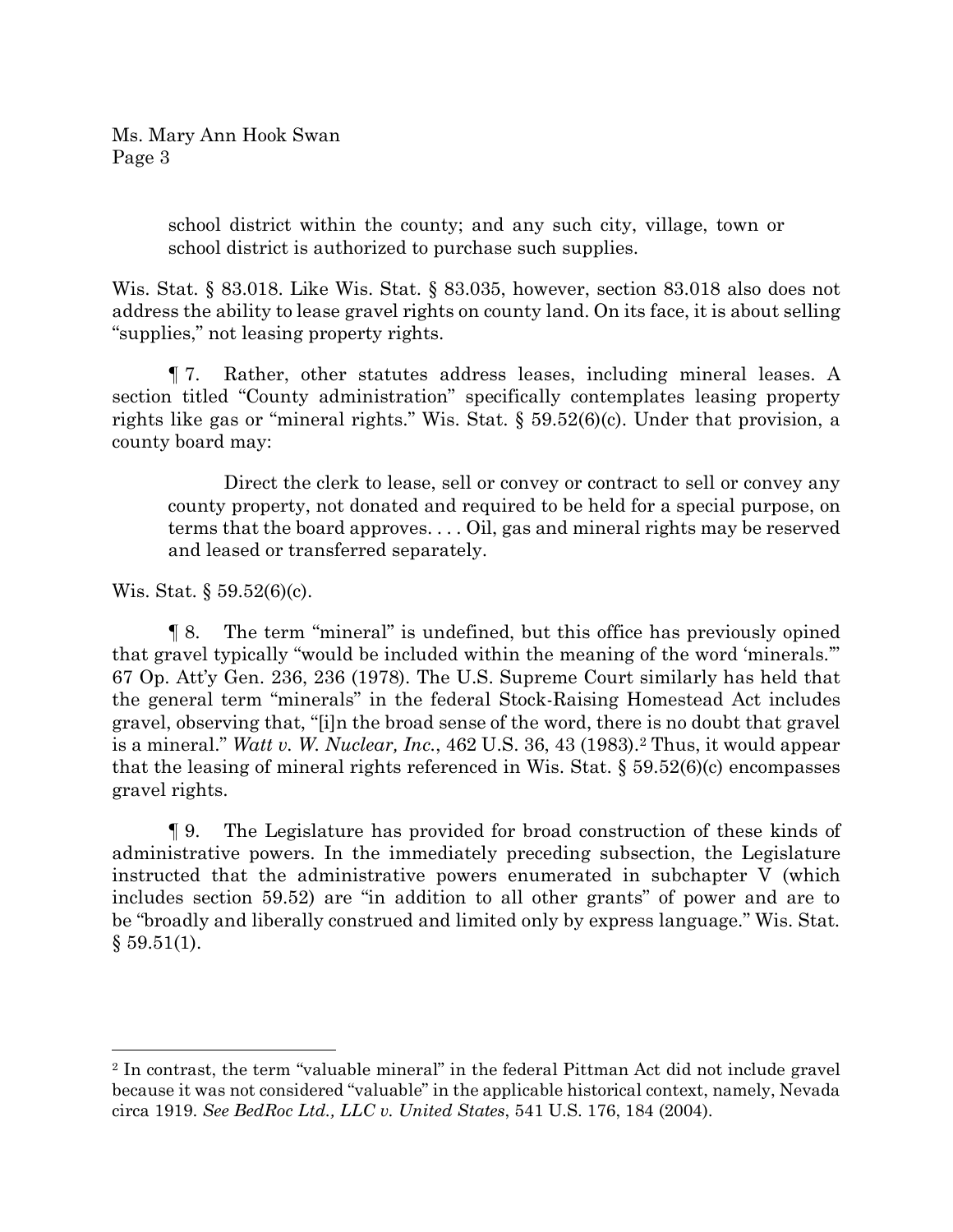¶ 10. Consistent with that grant of authority, this office has opined that, although land may not initially be acquired for a non-public purpose, "[c]ounty land initially acquired for valid public purposes, may . . . generally be leased to private entities," potentially subject to certain restrictions. 80 Op. Att'y Gen 80, 81 (1991). For example, applying Wis. Stat.  $\S$  59.52(6)(c) to different facts, the Wisconsin Supreme Court has summarized it as meaning that "county boards may convey county property on terms within the board's discretion." *Hart v. Ament*, 176 Wis. 2d 694, 704, 500 N.W.2d 312 (1993) (applying the previous codification of Wis. Stat. § 59.52(6)(c), Wis. Stat. § 59.07(1)(c)). In *Hart*, the court applied the "lease, sell or convey" language, together with a provision about museums, to authorize a "conveyance of museum property" through a lease from a county to a nonprofit corporation. *Id.* at 703–04*.*

¶ 11. While the foregoing is intended to clarify what general statutory authority is relevant to your question, this opinion is not intended to provide a comprehensive explanation of what steps may be required for a county to exercise authority under Wis. Stat. § 59.52(6)(c) in a particular case. *See*, *e.g.*, Wis. Stat. § 59.02 (describing the exercise of county powers). Similarly, an attorney general opinion is not the vehicle for determining factual matters, including "whether any particular lease arrangement would be permissible." 80 Op. Att'y Gen. at 82 (citing 77 Op. Att'y Gen. Preface, No. 3.C (1988)). That is especially true where, as here, no specific lease is provided and the factual circumstances could matter. *See*, *e.g.*, 66 Op. Att'y Gen 209, 210 (1977) (noting an instance where particular statutory procedure may govern a land sale). It is enough to point out that the highway construction statutes inquired about should not be read to generally govern leases of property rights, including rights to gravel.

¶ 12. The opinion request's second question is whether the gravel-leasing scenario summarized above would violate the constitutional "public purpose" doctrine, as it was discussed in a previous attorney general opinion, OAG-2-01. That opinion discussed whether a county highway department could, consistent with that doctrine, sell salt and sand to private entities. *See* OAG-2-01, at 3. The opinion concluded that the public purpose doctrine would require that the purchaser be subject to a contract that "requires . . . a specific public purpose, such as the sanding/salting of public roads." OAG-2-01, at 4.

¶ 13. While there may be other limits on a particular conveyance, I conclude that the opinion went too far when stating that the constitutional public purpose doctrine always requires a purchaser to have a public purpose. Rather, as applied here, the Wisconsin Supreme Court cases support that a private purchaser would not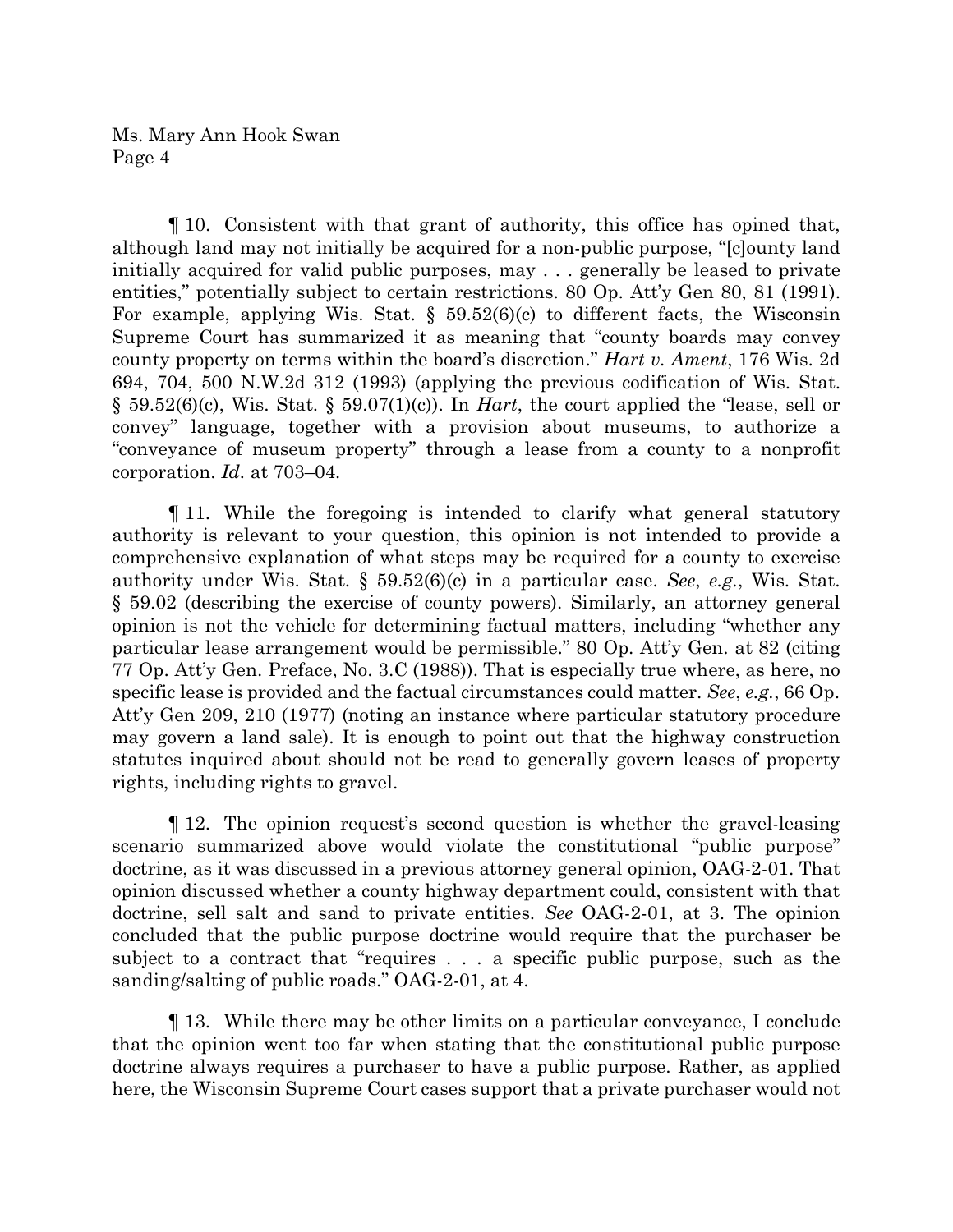need a public purpose if the property rights are conveyed for adequate consideration. To the extent OAG-2-01 suggests otherwise, that language is withdrawn.

¶ 14. While "there is no specific language in the state constitution establishing the public purpose doctrine," the Wisconsin Supreme Court has explained that the doctrine provides this limit: "[P]ublic appropriations may not be used for other than public purposes." *Town of Beloit v. County of Rock*, 2003 WI 8, ¶ 27, 259 Wis. 2d 37, 657 N.W.2d 344. In other words, the public purpose doctrine provides a limit on the "*expenditure* of public funds." *Id.* ¶ 36 (emphasis added).

¶ 15. OAG-2-01 suggested that the doctrine went beyond limiting public expenditures to also require a private purchaser to have a public purpose. However, the cases support a narrower rule. While a public aim would be necessary if the government expends funds or gives away valuable public property, that constitutional concern is absent where there is no expenditure or gift in the first place.

¶ 16. OAG-2-01 cited *Hermann v. City of Lake Mills*, 275 Wis. 537, 82 N.W.2d 167 (1957), to support the premise that a private purchaser must always have a public purpose. OAG-2-01, at 4. However, *Hermann*, read as a whole, does not support that blanket conclusion.

¶ 17. *Hermann* addressed a city's selling of park property to a corporation. *Hermann*, 275 Wis. at 540. There was a dispute about whether the "city in effect made a gift of part of the value of the property." *Id.* at 541. Notably, it was undisputed that the purchaser had "a private rather than a public purpose." *Id.* at 543. However, and important here, that conclusion did not end the inquiry. Rather, the court proceeded to discuss whether the purchaser's "payment represent[ed] only part of the fair market value of the property" or a full payment. *Id.* at 542. Lacking sufficient evidence on that point, the court remanded to determine whether the price was for "fair market value." *Id.* at 544. Thus, read as a whole, *Hermann* does not stand for the proposition that private aims automatically void a transaction. Rather, the remand there was to determine whether there was adequate consideration, *absent* a public purpose. *Id.* at 542, 544.[3](#page-4-0)

<span id="page-4-0"></span><sup>&</sup>lt;sup>3</sup> The court further explained that "consideration . . . necessary to support a sale . . . does not have to be money"; it could be, for example, construction. *Hermann*, 275 Wis. at 542. In other words, while the cases at times speak in terms of "fair market value," the required adequate consideration is not limited to fair market value sales, and the analysis also contemplates some "discretion." *See id.* at 544.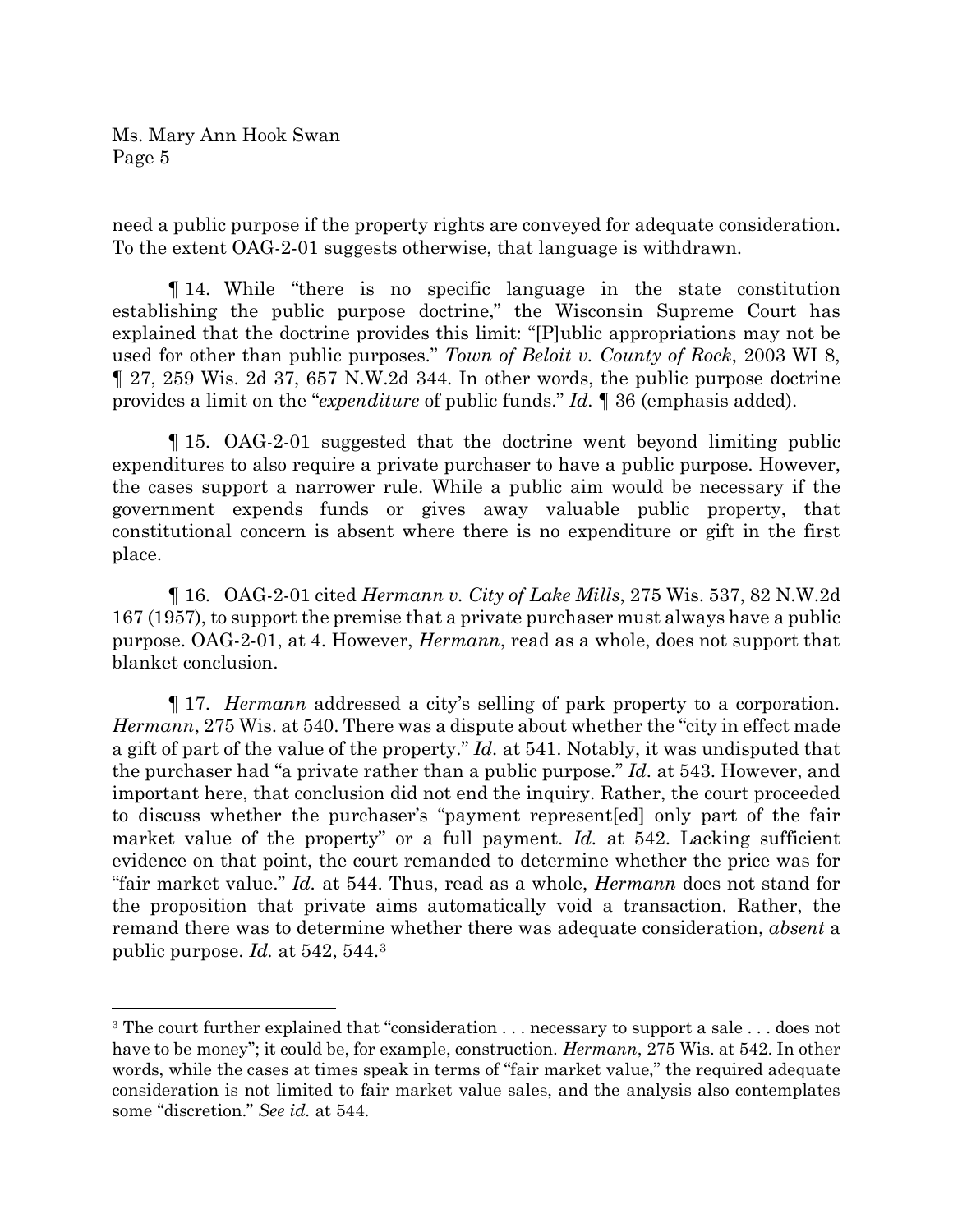¶ 18. Of significance to the lease scenario here, *Hermann* also noted cases where the "power of municipal authorities to lease municipal real estate" was recognized. *Id.* at 544 (discussing, for example, *Smith v. City of Wisconsin Rapids*, 273 Wis. 58, 63, 76 N.W.2d 595 (1956)). Treating it the same way as a sale, *Hermann* noted that the "adequacy of the consideration agreed to be paid by the lessees" would be the relevant question under its public purpose analysis. *Id.* 

¶ 19. *Hermann* thus supports the proposition that a sale or lease of property rights for adequate consideration generally would suffice for purposes of the constitutional public purpose doctrine. Absent some other barrier, the conveyance would not be void merely because the purchaser lacked a public purpose; rather, where there is adequate consideration, no public resources have been given away. OAG-2-01 therefore was mistaken when it cited *Hermann* for the proposition that a purchaser must always have a public purpose.

¶ 20. The other cases and opinions cited in OAG-2-01 would not dictate a different result. *See* OAG-2-01, at 1–4. To the contrary, some of those sources do not discuss the topic at hand, and the others simply reinforce that the public purpose doctrine concerns expenditures. *See*, *e.g.*, *State ex rel. Warren v. Nusbaum*, 59 Wis. 2d 391, 414, 208 N.W.2d 780 (1973) ("Public funds may be expended for only public purposes."); *Heimerl v. Ozaukee County*, 256 Wis. 151, 155, 40 N.W.2d 564 (1949) ("T]he expenditure of public funds for a private purpose is unconstitutional  $\dots$ "); *State ex rel. Bowman v. Barczak*, 34 Wis. 2d 57, 62, 148 N.W.2d 683 (1967) ("[P]ublic appropriations may not be used for other than public purposes."); *Jackson v. Benson*, 218 Wis. 2d 835, 896, 578 N.W.2d 602 (1998) (concerning "expenditure"); *State ex rel. Wis. Dev. Auth. v. Dammann*, 228 Wis. 147, 176, 280 N.W. 698 (1938) (concerning "expenditures"); *State ex rel. Am. Legion 1941 Convention Corp. of Milwaukee v. Smith*, 235 Wis. 443, 463, 293 N.W. 161 (1940) (discussing an "expenditure"); 76 Op. Att'y Gen. 69, 70 (1987) ("Public funds must be spent for public benefit."); 67 Op. Att'y Gen. 304, 309 (1978) (in context of plowing private property, discussing that counties may be limited when undertaking certain tasks that mimic a private business, and noting difficulties of ensuring payment); 61 Op. Att'y Gen. 304, 305 (1972) ("[W]here the benefit is primarily private in nature, use of county or town funds and county or town equipment is prohibited."); 50 Op. Att'y Gen. 98, 101 (1961) (discussing limits on a county engaging in a private driveway construction business).

¶ 21. Other cases reflect similar reasoning. *See*, *e.g.*, *Glendale Dev., Inc. v. Bd. of Regents of Univ. of Wis.*, 12 Wis. 2d 120, 135, 106 N.W.2d 430 (1960) (stating that question of whether a government land sale violated public purpose doctrine "goes to the sufficiency of the consideration received"); *Newell v. City of Kenosha*, 7 Wis. 2d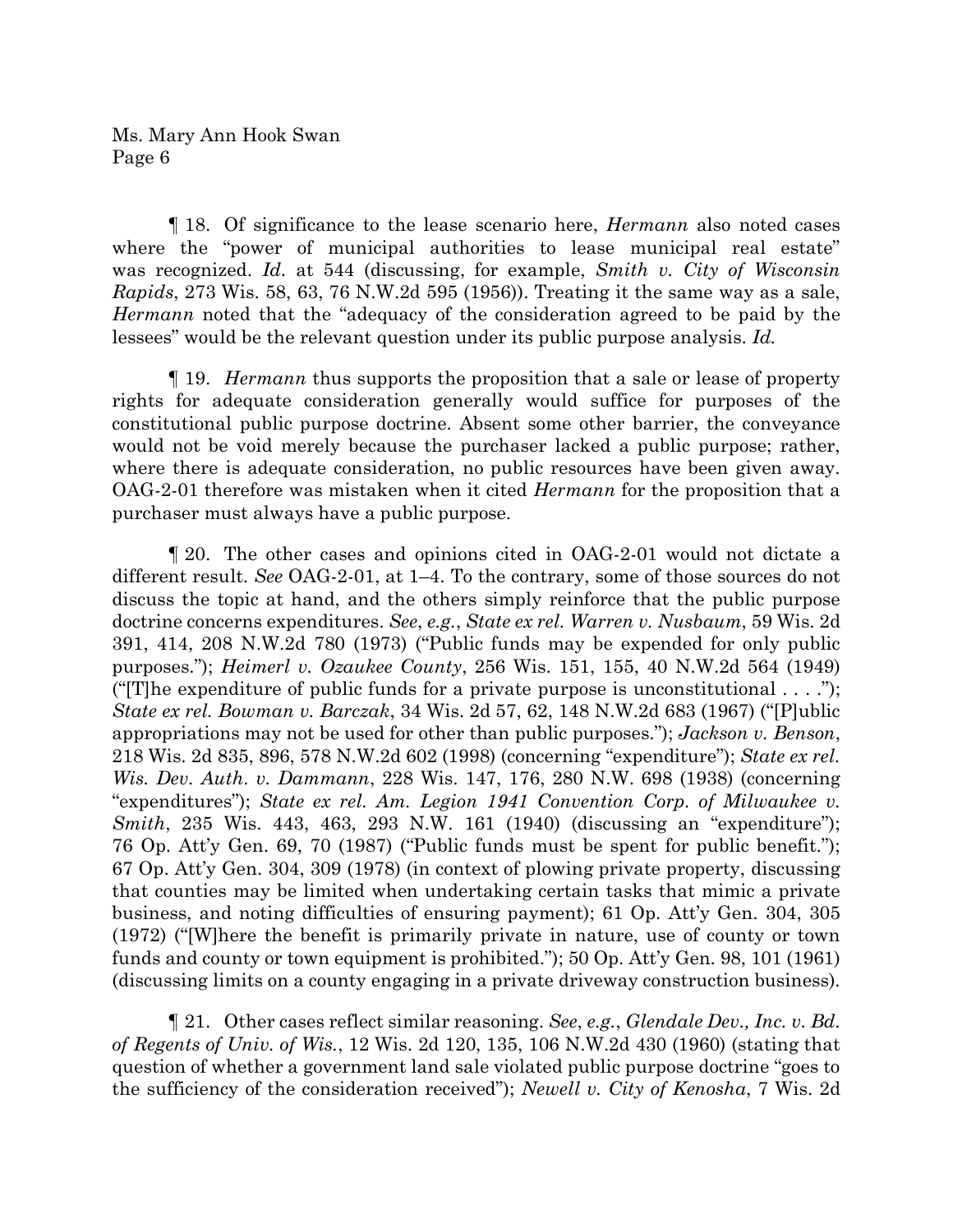516, 525, 96 N.W.2d 845 (1959) (discussing adequate consideration). Likewise, this office has opined that, "[a]lthough a county may not make a gift of property to a private corporation, it may, under section  $59.07(1)(c)$  [now section  $59.52(6)(c)$ ], convey property upon such terms as the county board approves. Consideration for a conveyance need not be monetary." 80 Op. Att'y Gen. 341, 343 (1992). A past opinion has recognized that the same reasoning would apply to mineral rights: "county mineral rights cannot be given away" without "legal consideration." 67 Op. Att'y Gen. at 237.

¶ 22. A more recent case helps confirm the expenditure-based trigger for the constitutional public purpose analysis. For example, more recently, the Wisconsin Supreme Court addressed the doctrine in *Town of Beloit*. Like the cases noted above, there, the court addressed the doctrine in the context of "expenditure of public tax monies." 259 Wis. 2d 37, ¶ 19. The Town of Beloit had used public money to develop its property for eventual sale. *Id.* In recognizing a public purpose for that expenditure, the court noted as relevant that "any profit realized from the sale of the subdivision would in fact benefit the Town . . . in that the profit would go into the Town Treasury and ultimately benefit all of the citizens of the town by way of decreased taxes and reduced debt." *Id.* ¶ 47[.4](#page-6-0)

¶ 23. Lastly, I note that one court of appeals case could suggest a different analysis, but the precedent cited above counsels otherwise. In *Bishop v. City of Burlington*, 2001 WI App 154, 246 Wis. 2d 879, 631 N.W.2d 656, the court of appeals used phrasing that suggested that a purchaser offering adequate consideration *also* must use the property for a public purpose. There, the court asked whether "the conveyance serves a direct public purpose *and* . . . adequate consideration exists." *Id.* ¶ 30 (emphasis added). That phrasing did not seem to require an expenditure to trigger the analysis. However, *Bishop*'s statement does not change the established analysis for two reasons. First, the *Bishop* court was not presented with the question here: whether a sale for adequate consideration, standing alone, would suffice. Rather, both adequate consideration and a public purpose were present there. *See id.* ¶ 29. Second, and more to the point, the Wisconsin Supreme Court precedent, including the more recent *Town of Beloit*, applies the doctrine to expenditures, not standalone sales. Indeed, rather than purport to change the analysis, *Bishop* cited

<span id="page-6-0"></span><sup>&</sup>lt;sup>4</sup> As discussed, the public purpose doctrine is triggered by an expenditure. However, if a court were to analyze a standalone sale (without an expenditure component), such sales might be analyzed using *Town of Beloit*'s reasoning that a public purpose generally is served when benefiting public coffers. 259 Wis. 2d 37, ¶ 47.